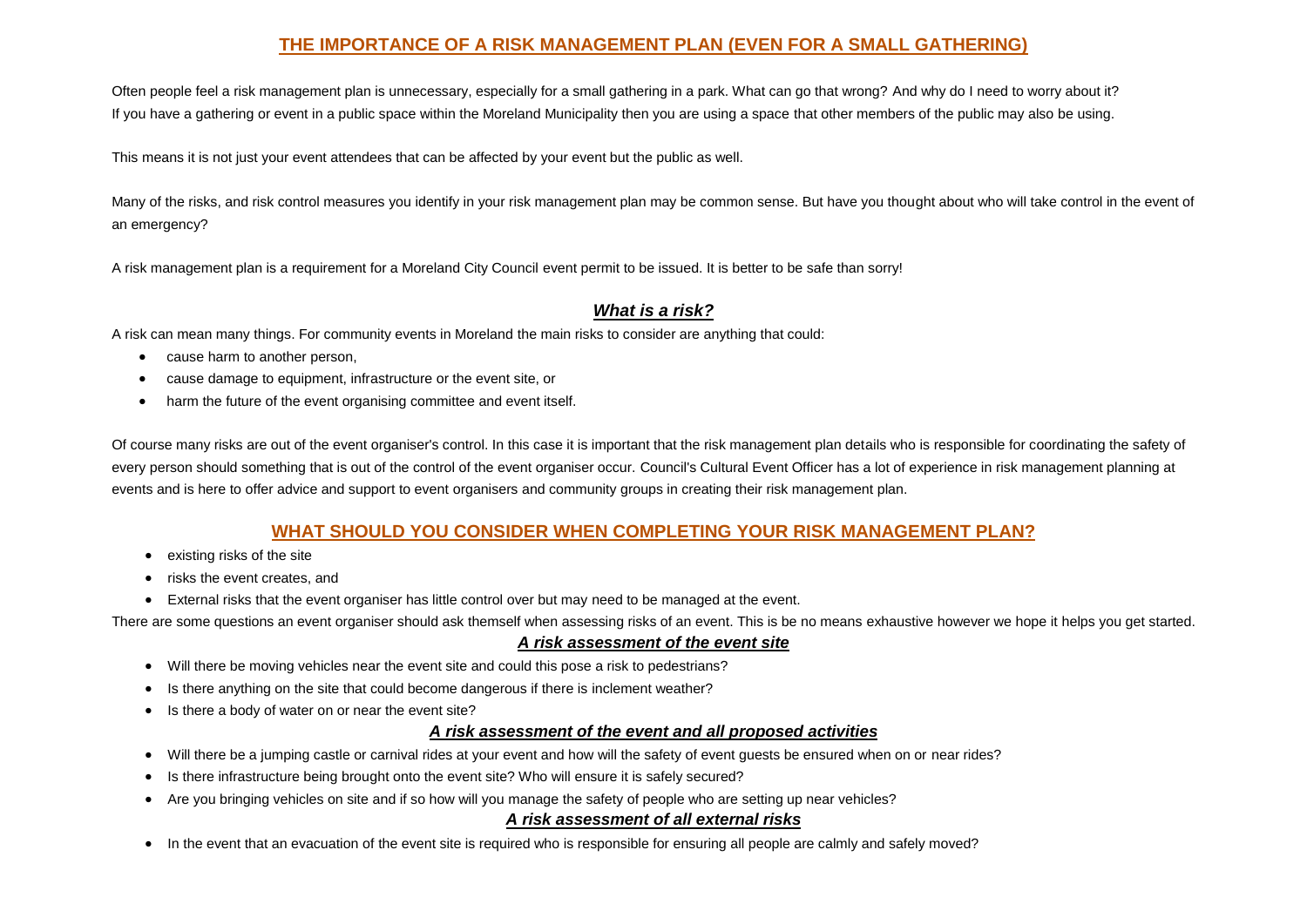| <b>Name of Event:</b>                       |                                                                                  |                                                              |                                                                           | <b>Exact location of event:</b><br>(Park Name and Melways Ref)                                                                                                                                  |                                                             |                                                                                                                                                                         |                                                                                                                                                                                                                                               |
|---------------------------------------------|----------------------------------------------------------------------------------|--------------------------------------------------------------|---------------------------------------------------------------------------|-------------------------------------------------------------------------------------------------------------------------------------------------------------------------------------------------|-------------------------------------------------------------|-------------------------------------------------------------------------------------------------------------------------------------------------------------------------|-----------------------------------------------------------------------------------------------------------------------------------------------------------------------------------------------------------------------------------------------|
| Date and Time of Event:                     |                                                                                  |                                                              |                                                                           | <b>Expected number of attendees:</b>                                                                                                                                                            |                                                             |                                                                                                                                                                         |                                                                                                                                                                                                                                               |
| Event Organiser: (Name, address, telephone) |                                                                                  |                                                              |                                                                           | Person completing risk assessment                                                                                                                                                               |                                                             |                                                                                                                                                                         |                                                                                                                                                                                                                                               |
| Task / Issue /<br><b>Hazard</b>             | <b>What Could Go</b><br>Wrong                                                    | <b>Person/s / location</b><br>affected                       | <b>Risk</b><br>Rating<br>(Low,<br>Medium,<br>High)                        | <b>Risk Control</b><br><b>Measures</b><br>(Suggestions are provided<br>below. RCM's will differ<br>for every event. You need<br>to consider what is most<br>appropriate for your<br>event)      | By who and<br>when                                          | How will it be<br>monitored<br>(Suggestions<br>provided below are<br>not exhaustive and<br>will vary for types of<br>events)                                            | <b>Notes</b>                                                                                                                                                                                                                                  |
| Example<br>Vehicle in off road<br>park area | Child runs in front<br>of vehicle                                                | General public<br>Event attendees                            | Medium                                                                    | Ensure all vehicles on<br>site move at 5kmph or<br>slower<br>Vehicles to have<br>hazard lights on                                                                                               | Event<br>organiser<br>When cars<br>are booked               | Event organiser to<br>remind drivers<br>before entering (off<br>road) park area                                                                                         | An event organiser<br>needs to consider<br>people using the<br>space that are not<br>aware of an event<br>occurring                                                                                                                           |
| Example<br>Live music on site               | Non event<br>attendees arrive at<br>park looking to<br>cause a<br>disturbance    | Event attendees                                              | Medium /<br>High<br>(depending<br>on time<br>and<br>location of<br>event) | Event organiser to have<br>emergency contact<br>details on hand<br>(Depending on size of<br>event) Emergency<br>services to have been<br>advised of event<br>Security to be booked<br>for event | Event<br>Organiser<br>At least 6<br>weeks prior<br>to event | Event Organiser to<br>regularly monitor<br>members of public<br>at event site<br>Event organiser to<br>call emergency<br>services as soon as<br>a disturbance<br>occurs | The risk control<br>measures will be<br>very dependent on<br>event size. As an<br>event organiser<br>you must<br>remember that you<br>cannot prevent<br>members of the<br>public from using<br>the space you are<br>holding your event<br>in. |
| Example<br>Jumping Castle on<br>site        | Pegs hit a water<br>$\bullet$<br>main when jumping<br>castle is being<br>erected | Park area<br>$\bullet$<br>The whole event<br>Persons on site | Medium                                                                    | Jumping castles to be<br>weighted NOT pegged                                                                                                                                                    | Event<br>Organiser                                          | Event Organiser to<br>Discuss with<br>jumping castle<br>contractor before<br>and during event                                                                           | $\bullet$                                                                                                                                                                                                                                     |
|                                             |                                                                                  |                                                              |                                                                           |                                                                                                                                                                                                 |                                                             |                                                                                                                                                                         |                                                                                                                                                                                                                                               |